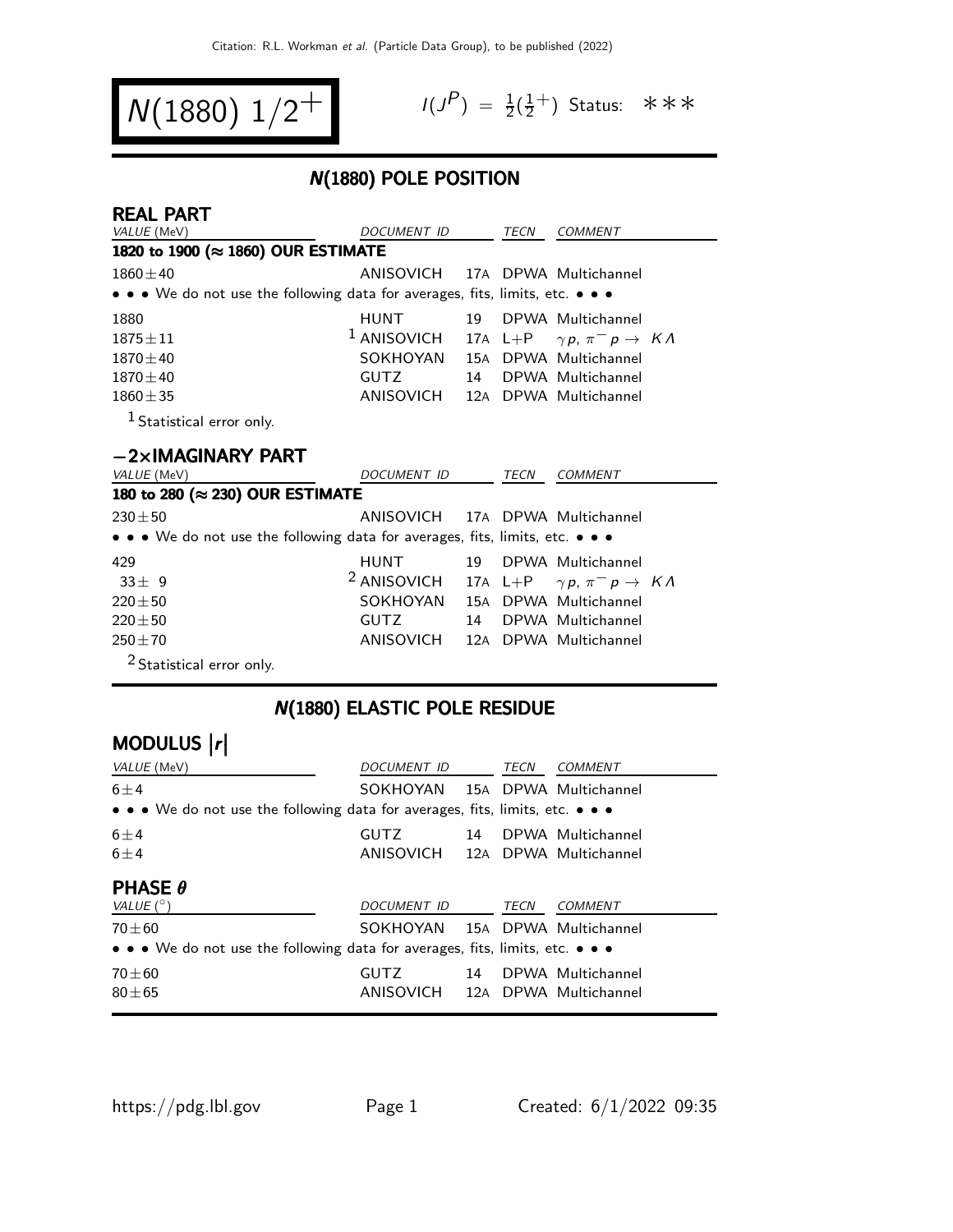#### N(1880) INELASTIC POLE RESIDUE

The "normalized residue" is the residue divided by  $\mathsf{\Gamma}_{pole}/2.$ 

|                                      |                                    | Normalized residue in $N\pi \rightarrow N(1880) \rightarrow N\eta$                                                                                                                                                 |
|--------------------------------------|------------------------------------|--------------------------------------------------------------------------------------------------------------------------------------------------------------------------------------------------------------------|
|                                      |                                    | $\underline{\textit{MODULUS}} \qquad \qquad \underline{\textit{PHASE (}^{\circ}) \qquad \qquad \qquad \underline{\textit{DOCUMENT ID}} \qquad \qquad \underline{\textit{TECN}} \quad \underline{\textit{COMMENT}}$ |
|                                      |                                    | $0.11 \pm 0.07$ -75 $\pm$ 55 ANISOVICH 12A DPWA Multichannel                                                                                                                                                       |
|                                      |                                    | Normalized residue in $N\pi \rightarrow N(1880) \rightarrow AK$                                                                                                                                                    |
|                                      |                                    | $\underline{\textit{MODULUS}} \qquad \qquad \underline{\textit{PHASE (^{\circ})}} \qquad \qquad \underline{\textit{DOCUMENT ID}} \qquad \underline{\textit{TECN}} \quad \underline{\textit{COMMENT}}$              |
|                                      |                                    | $0.05\pm0.02$ 27 $\pm$ 30 ANISOVICH 17A DPWA $\gamma p$ , $\pi^- p \rightarrow K \Lambda$                                                                                                                          |
|                                      |                                    | • • • We do not use the following data for averages, fits, limits, etc. • • •                                                                                                                                      |
|                                      |                                    | 0.3 ± 0.1 $82 \pm 9$ 3 ANISOVICH 17A L+P $\gamma p, \pi^- p \rightarrow K \Lambda$                                                                                                                                 |
|                                      |                                    | $0.03 \pm 0.02$ 40 $\pm$ 40 ANISOVICH 12A DPWA Multichannel                                                                                                                                                        |
| <sup>3</sup> Statistical error only. |                                    |                                                                                                                                                                                                                    |
|                                      |                                    | Normalized residue in $N\pi \rightarrow N(1880) \rightarrow \Sigma K$                                                                                                                                              |
|                                      |                                    | $\begin{array}{ccccccccc} \textit{MODULUS} & \textit{PHASE}& \texttt{?)} & \textit{DOCUMENT} & \textit{ID} & \textit{TECN} & \textit{COMMENT} & \textit{?} \end{array}$                                            |
|                                      |                                    | • • • We do not use the following data for averages, fits, limits, etc. • • •                                                                                                                                      |
|                                      |                                    | $0.11 \pm 0.06$ 95 $\pm$ 40 ANISOVICH 12A DPWA Multichannel                                                                                                                                                        |
|                                      |                                    |                                                                                                                                                                                                                    |
|                                      |                                    | Normalized residue in $N\pi \to N(1880) \to \Delta \pi$ , P-wave                                                                                                                                                   |
|                                      |                                    | $\begin{array}{ccccccccc}\textit{MODULUS} & & & \textit{PHASE}& \textit{?}) & & & \textit{DOCUMENT} & \textit{ID} & & \textit{TECN} & \textit{COMMENT} & \end{array}$                                              |
|                                      |                                    | $0.14 \pm 0.08$ -150 $\pm$ 55 SOKHOYAN 15A DPWA Multichannel                                                                                                                                                       |
|                                      |                                    | • • • We do not use the following data for averages, fits, limits, etc. • • •                                                                                                                                      |
|                                      |                                    | $0.20 \pm 0.08$ -150 $\pm$ 50 ANISOVICH 12A DPWA Multichannel                                                                                                                                                      |
|                                      |                                    | Normalized residue in $N\pi \to N(1880) \to N(1535)\pi$                                                                                                                                                            |
|                                      |                                    | $\begin{array}{ccccccccc}\textit{MODULUS} & & & \textit{PHASE}& @ & & & & \textit{DOCUMENT} & \textit{ID} & & \textit{TECN} & \textit{COMMENT} \end{array}$                                                        |
|                                      |                                    | $0.09 \pm 0.05$ 130 $\pm$ 60 GUTZ 14 DPWA Multichannel                                                                                                                                                             |
|                                      |                                    | Normalized residue in $N\pi \rightarrow N(1880) \rightarrow N a_0(980)$                                                                                                                                            |
|                                      |                                    | $\textit{MODULUS} \qquad \qquad \textit{PHASE} \; (^\circ) \qquad \qquad \textit{DOCUMENT ID} \qquad \textit{TECN} \quad \textit{COMMENT} \qquad \qquad$                                                           |
|                                      |                                    | $0.04 \pm 0.03$ 40 $\pm$ 65 GUTZ 14 DPWA Multichannel                                                                                                                                                              |
|                                      |                                    | Normalized residue in $N\pi \rightarrow N(1880) \rightarrow N\sigma$                                                                                                                                               |
|                                      |                                    | $\begin{array}{ccccccccc}\textit{MODULUS} & \textit{PHASE}& \texttt{?)} & \textit{DOCUMENT} & \textit{ID} & \textit{TECN} & \textit{COMMENT} & \textit{?} \end{array}$                                             |
|                                      |                                    | $0.10 \pm 0.05$ - 140 $\pm$ 55 SOKHOYAN 15A DPWA Multichannel                                                                                                                                                      |
|                                      |                                    | N(1880) BREIT-WIGNER MASS                                                                                                                                                                                          |
| VALUE (MeV)                          |                                    | DOCUMENT ID<br><b>COMMENT</b><br>TECN                                                                                                                                                                              |
|                                      | 1830 to 1930 (≈ 1880) OUR ESTIMATE |                                                                                                                                                                                                                    |
| $1967 + 20$                          |                                    | $4$ HUNT<br>19<br>DPWA Multichannel                                                                                                                                                                                |
| $1875 \pm 40$                        |                                    | SOKHOYAN<br>15A DPWA Multichannel                                                                                                                                                                                  |
|                                      |                                    | • • • We do not use the following data for averages, fits, limits, etc. • • •                                                                                                                                      |
| $1875 \pm 40$                        |                                    | DPWA Multichannel<br><b>GUTZ</b><br>14                                                                                                                                                                             |
| $1870 + 35$                          |                                    | ANISOVICH<br>DPWA Multichannel<br>12A                                                                                                                                                                              |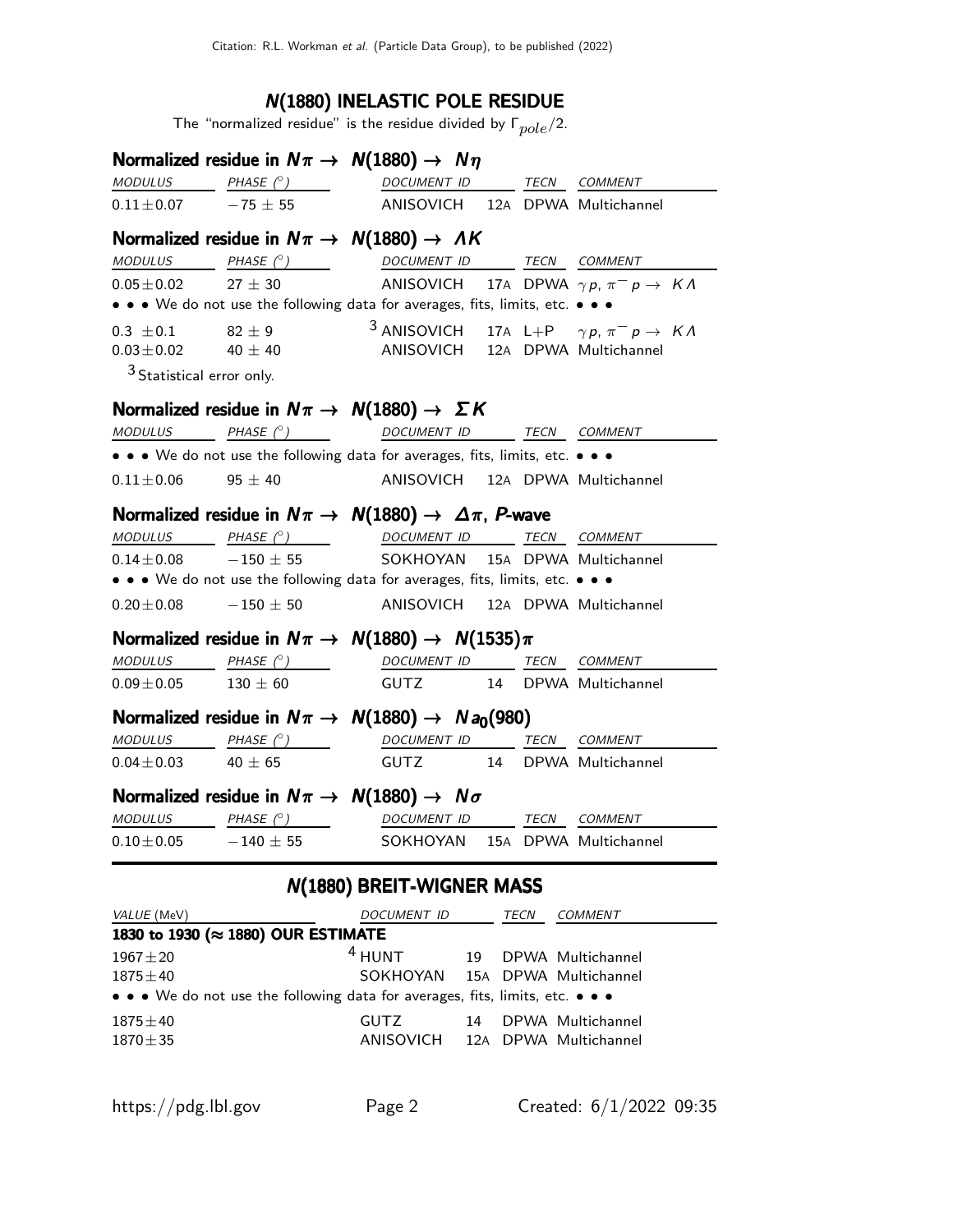1900±36 4 SHRESTHA 12A DPWA Multichannel

4 Statistical error only.

#### N(1880) BREIT-WIGNER WIDTH

| VALUE (MeV)                                                                   | DOCUMENT ID                                 |    | TECN | COMMENT           |
|-------------------------------------------------------------------------------|---------------------------------------------|----|------|-------------------|
| 200 to 400 (≈ 300) OUR ESTIMATE                                               |                                             |    |      |                   |
| 500 $\pm$ 77                                                                  | $5$ HUNT                                    | 19 |      | DPWA Multichannel |
| $230 \pm 50$                                                                  | SOKHOYAN 15A DPWA Multichannel              |    |      |                   |
| • • • We do not use the following data for averages, fits, limits, etc. • • • |                                             |    |      |                   |
| $230 \pm 50$                                                                  | <b>GUTZ</b>                                 | 14 |      | DPWA Multichannel |
| $235 \pm 65$                                                                  | ANISOVICH 12A DPWA Multichannel             |    |      |                   |
| $485 \pm 142$                                                                 | <sup>5</sup> SHRESTHA 12A DPWA Multichannel |    |      |                   |
| <sup>5</sup> Statistical error only.                                          |                                             |    |      |                   |

## N(1880) DECAY MODES

|                       | Mode                                   | Fraction $(\Gamma_i/\Gamma)$ |
|-----------------------|----------------------------------------|------------------------------|
| $\Gamma_1$            | $N\pi$                                 | $3 - 31 \%$                  |
| $\Gamma_2$            | $N\eta$                                | $1 - 55 \%$                  |
| $\Gamma_3$            | $N\omega$                              | $12 - 28 \%$                 |
| $\Gamma_4$            | ΛK                                     | $1 - 3 \%$                   |
| $\Gamma_5$            | ΣΚ                                     | $10 - 24$ %                  |
| $\Gamma_6$            | $N\pi\pi$                              | $>32\%$                      |
| $\Gamma_7$            | $\Delta(1232)\pi$                      | $5 - 42 \%$                  |
| $\Gamma_8$            | $N \rho$ , S $=$ 1/2, P-wave           | $19 - 45 \%$                 |
| $\Gamma$ <sub>9</sub> | $N\sigma$                              | $8 - 40 \%$                  |
| $\Gamma_{10}$         | $N(1535)\pi$                           | $4 - 12%$                    |
| $\Gamma_{11}$         | $N a_0(980)$                           | $1 - 5 \%$                   |
| $\Gamma_{12}$         | $AK*(892)$                             | $0.5 - 1.1 \%$               |
|                       | $\Gamma_{13}$ $p\gamma$ , helicity=1/2 | seen                         |
| $\Gamma_{14}$         | $n\gamma$ , helicity $=$ 1/2           | $0.002 - 0.63 \%$            |

## N(1880) BRANCHING RATIOS

| $\Gamma(N\pi)/\Gamma_{\rm total}$                                             |                                    |    |      |                   |  |
|-------------------------------------------------------------------------------|------------------------------------|----|------|-------------------|--|
| VALUE $(\% )$                                                                 | <b>DOCUMENT ID</b>                 |    | TECN | <b>COMMENT</b>    |  |
| 3-31 % OUR ESTIMATE                                                           |                                    |    |      |                   |  |
| $25 \pm 6$                                                                    | $6$ HUNT                           | 19 |      | DPWA Multichannel |  |
| $6 + 3$                                                                       | SOKHOYAN 15A DPWA Multichannel     |    |      |                   |  |
| • • • We do not use the following data for averages, fits, limits, etc. • • • |                                    |    |      |                   |  |
| $6 \pm 3$                                                                     | <b>GUTZ</b>                        | 14 |      | DPWA Multichannel |  |
| $5\pm3$                                                                       | ANISOVICH 12A DPWA Multichannel    |    |      |                   |  |
| $15 \pm 5$                                                                    | $6$ SHRESTHA 12A DPWA Multichannel |    |      |                   |  |
| $6$ Statistical error only.                                                   |                                    |    |      |                   |  |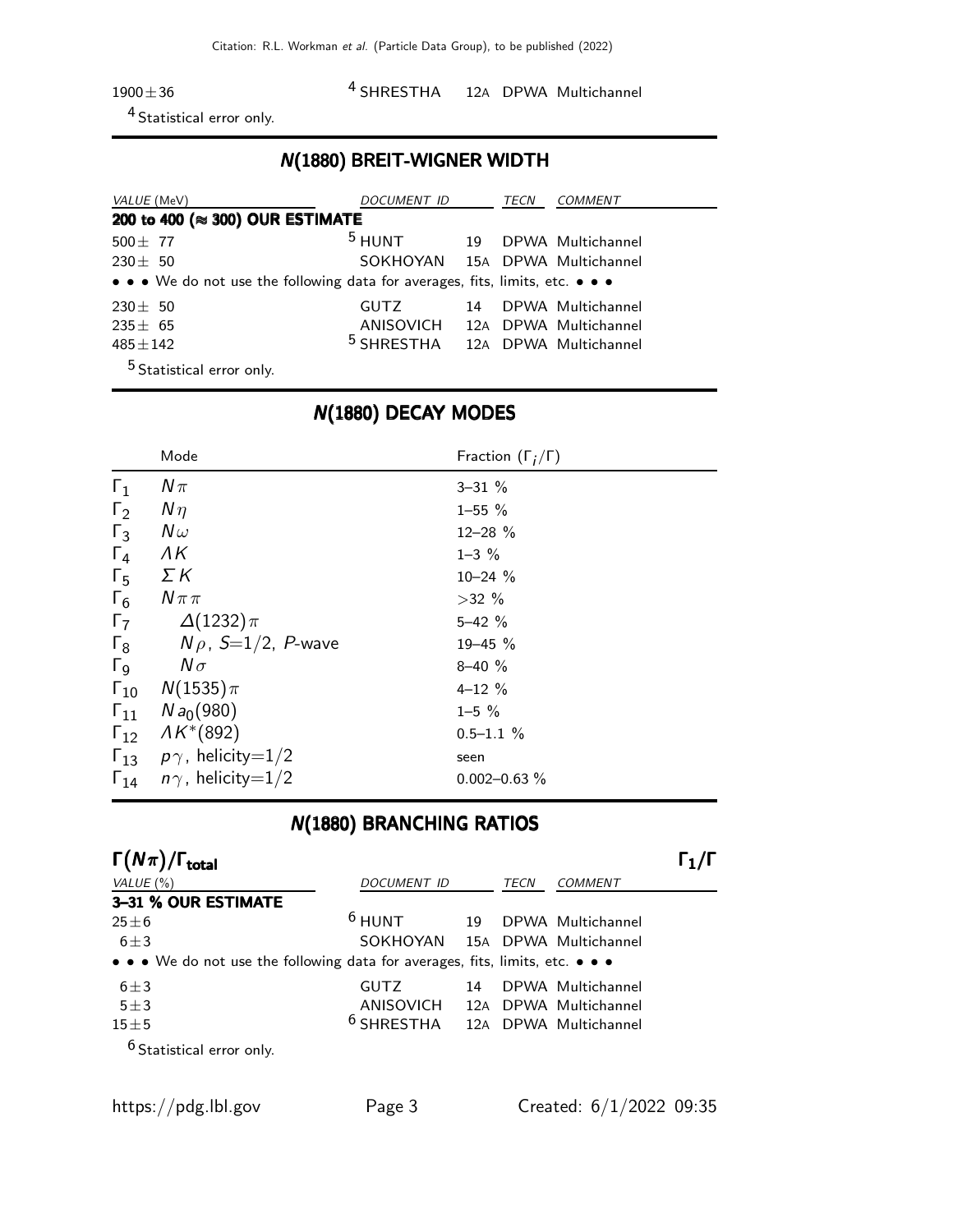| $\Gamma(N\eta)/\Gamma_{\rm total}$                                                       |                                             |          |      |                                        | $\Gamma_2/\Gamma$ |
|------------------------------------------------------------------------------------------|---------------------------------------------|----------|------|----------------------------------------|-------------------|
| VALUE (%)                                                                                | DOCUMENT ID                                 |          | TECN | <b>COMMENT</b>                         |                   |
| 1-55 % OUR ESTIMATE                                                                      |                                             |          |      |                                        |                   |
| $18 \pm 8$<br>$2 \pm 1$                                                                  | MUELLER<br>7 HUNT                           | 20<br>19 |      | DPWA Multichannel<br>DPWA Multichannel |                   |
| $25 + 30$<br>$-20$                                                                       | ANISOVICH                                   |          |      | 12A DPWA Multichannel                  |                   |
| • • • We do not use the following data for averages, fits, limits, etc. • • •            |                                             |          |      |                                        |                   |
| $16 \pm 7$                                                                               | <sup>7</sup> SHRESTHA                       |          |      | 12A DPWA Multichannel                  |                   |
| <sup>7</sup> Statistical error only.                                                     |                                             |          |      |                                        |                   |
| $\Gamma(N\omega)/\Gamma_{\rm total}$                                                     |                                             |          |      |                                        | $\Gamma_3/\Gamma$ |
| <u>VALUE (%)</u>                                                                         | DOCUMENT ID                                 |          | TECN | <b>COMMENT</b>                         |                   |
| 12-28 % OUR ESTIMATE                                                                     |                                             |          |      |                                        |                   |
| $20\pm8$                                                                                 | <b>DENISENKO</b>                            | 16       |      | DPWA Multichannel                      |                   |
| $\Gamma(\Lambda K)/\Gamma_{\rm total}$                                                   |                                             |          |      |                                        | $\Gamma_4/\Gamma$ |
| VALUE(%)                                                                                 | DOCUMENT ID                                 |          | TECN | COMMENT                                |                   |
| 1-3 % OUR ESTIMATE                                                                       |                                             |          |      |                                        |                   |
| $2\pm 1$                                                                                 | $8$ HUNT                                    | 19       |      | DPWA Multichannel                      |                   |
| $2 + 1$<br>• • • We do not use the following data for averages, fits, limits, etc. • • • | ANISOVICH                                   |          |      | 12A DPWA Multichannel                  |                   |
| $32 + 10$                                                                                | <sup>8</sup> SHRESTHA                       |          |      | 12A DPWA Multichannel                  |                   |
| <sup>8</sup> Statistical error only.                                                     |                                             |          |      |                                        |                   |
|                                                                                          |                                             |          |      |                                        |                   |
| $\Gamma(\Sigma K)/\Gamma_{\rm total}$                                                    |                                             |          |      |                                        | $\Gamma_5/\Gamma$ |
| VALUE(%)                                                                                 | DOCUMENT ID                                 |          | TECN | <b>COMMENT</b>                         |                   |
| 10-24 % OUR ESTIMATE<br>$17 + 7$                                                         | ANISOVICH                                   |          |      | 12A DPWA Multichannel                  |                   |
| $\Gamma(\Delta(1232)\pi)/\Gamma_{\rm total}$                                             |                                             |          |      |                                        | $\Gamma_7/\Gamma$ |
|                                                                                          | DOCUMENT ID                                 |          | TECN | <b>COMMENT</b>                         |                   |
| VALUE(%)<br>5-42 % OUR ESTIMATE                                                          |                                             |          |      |                                        |                   |
| $11 \pm 6$                                                                               | $9$ HUNT                                    | 19       |      | DPWA Multichannel                      |                   |
| $30 + 12$                                                                                | SOKHOYAN                                    |          |      | 15A DPWA Multichannel                  |                   |
| • • • We do not use the following data for averages, fits, limits, etc. • • •            |                                             |          |      |                                        |                   |
| $29 + 12$                                                                                | ANISOVICH 12A DPWA Multichannel             |          |      |                                        |                   |
| < 2                                                                                      | <sup>9</sup> SHRESTHA 12A DPWA Multichannel |          |      |                                        |                   |
| <sup>9</sup> Statistical error only.                                                     |                                             |          |      |                                        |                   |
| $\Gamma(N\rho, S=1/2, P$ -wave $)/\Gamma_{\rm total}$                                    |                                             |          |      |                                        | $\Gamma_8/\Gamma$ |
| VALUE(%)                                                                                 | DOCUMENT ID                                 |          | TECN | COMMENT                                |                   |
| 19-45 % OUR ESTIMATE                                                                     |                                             |          |      |                                        |                   |
| $32 + 13$                                                                                | $10$ HUNT                                   | 19       |      | DPWA Multichannel                      |                   |
| 10 Statistical error only.                                                               |                                             |          |      |                                        |                   |
| $\Gamma(N\sigma)/\Gamma_{\rm total}$                                                     |                                             |          |      |                                        | $\Gamma$ 9/Г      |
| VALUE (%)                                                                                | DOCUMENT ID                                 |          | TECN | COMMENT                                |                   |
| 8-40 % OUR ESTIMATE                                                                      |                                             |          |      |                                        |                   |
| $<$ 9                                                                                    | $11$ HUNT                                   | 19       |      | DPWA Multichannel                      |                   |
| $25 + 15$                                                                                | SOKHOYAN                                    |          |      | 15A DPWA Multichannel                  |                   |
| https://pdg.lbl.gov                                                                      | Page 4                                      |          |      | Created: $6/1/2022$ 09:35              |                   |
|                                                                                          |                                             |          |      |                                        |                   |